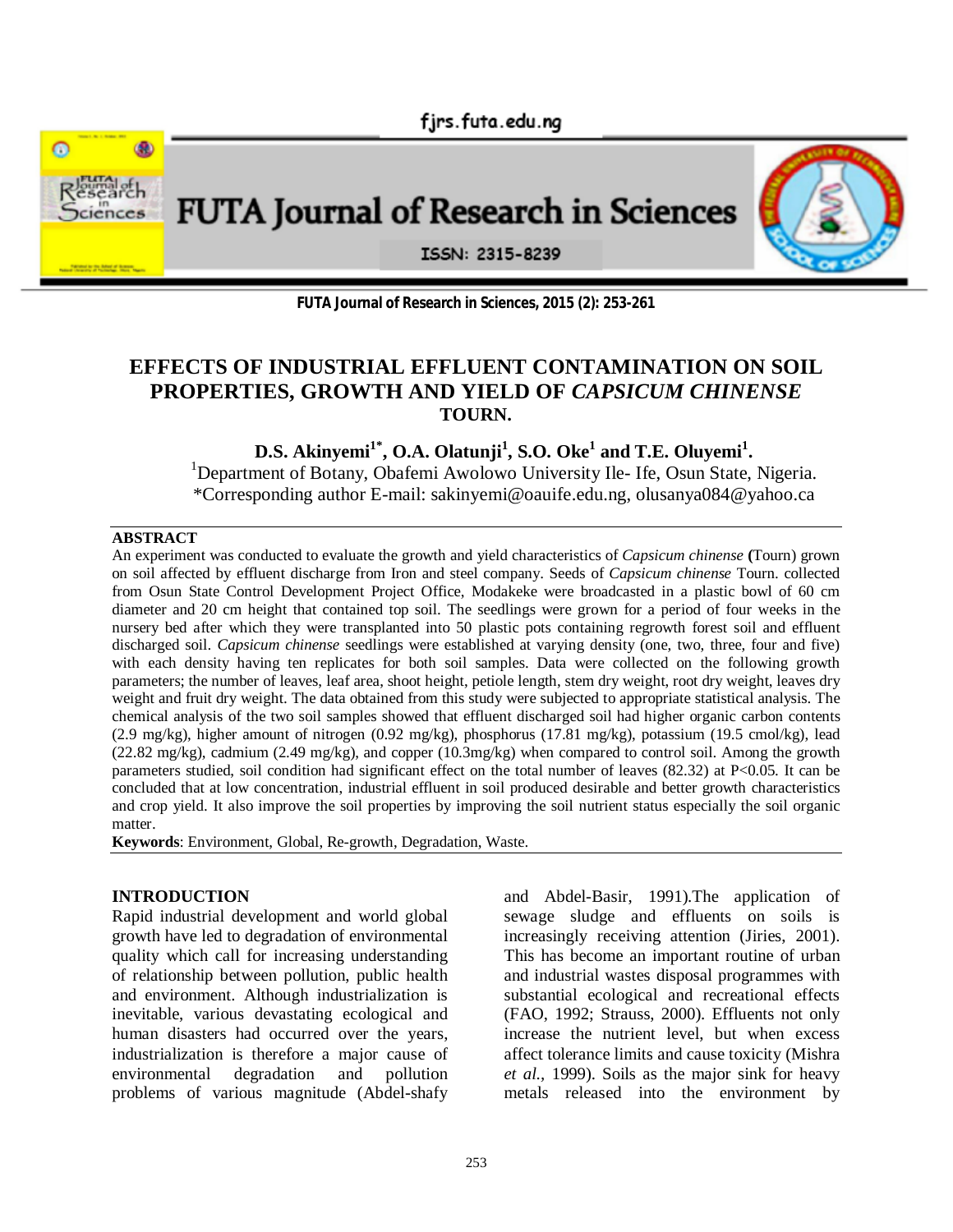anthropogenic activities may become contaminated and unlike organic contaminants which are oxidized to carbon (IV) oxide by microbial action, most metals do not undergo microbial or chemical degradation. In spite of the importance of soil to support different kinds of life, it has become a dumping place for several industrial and municipal wastes, most of which contain heavy metals (Yusuf *et al*., 2003), which are not subjected to bacterial attack or other breakdown or degradation process. Hence, they found their way up the food pyramid and can profoundly disrupt biological processes (Okunola *et al*., 2007).

In recent years, heavy metals are one of the more serious pollutants in our natural environment due to their toxicity, persistence and bio-accumulation problems (Zouboulis *et al.,* 2004). Excess accumulation of these micronutrients and other heavy metals like Cadmium, Lead and Nickel in plants operate as stress factors causing physiological constraints leading to decreased vigour and plant growth. They generally interfere with the activities of a number of enzymes essential for normal metabolic and developmental processes (Zouboulis *et al*., 2004). Although some heavy metals are essential trace elements, most can be, at high concentrations, toxic to all forms of life, including microbes, humans and animals. Like all living organisms, plants are also sensitive both to the deficiency and to the excess availability of some heavy metal ions as essential micronutrient, while the same at higher concentration are strongly poisonous to the metabolic activities.

Pepper, an important vegetable in the world and generally grown in Nigeria and other parts of the humid and semi-arid tropics (Aliyu, 2000) is commonly used as condiments (Alabi, 2006). It is sensitive to water logging and excessive rain (Udoh *et al*., 2005) and thrives best in relatively warm climate with a temperature range of 18-27 <sup>o</sup>C. As a medicinal plant, pepper is used in the prevention and treatment of cold and fever (Udoh *et al*., 2005). However, the relationship between crop yield and soil condition is of considerable agronomic interest. It is clear that soil conditions on the yield are due to the mineral nutrient composition in them. Many workers have monitored the effects of sewage

effluents on the chemical properties of soils, the germination of seeds and growth and development of plants (Emongor *et al*., 2005; Aganga *et al.*, 2005) and reported significant effects of various sewage effluents on the chemical composition of different soils and the germination of seeds and growth of different crop plants (Aganga *et al*., 2005). Soil contamination by industrial effluents has affected adversely both soil health and crop productivity. Industrial effluents are the rich sources of both beneficial as well as harmful elements but untreated and contaminated industrial effluents may have hazardous effect on the growth of plant. Against this background, the objectives of this study were to evaluate the effect of the industrial effluents on the soil properties, growth and yield of *Capsicum chinense* Tourn.

## **MATERIALS AND METHODS**

Pot experiment was conducted at the premises of Department of Botany, Obafemi Awolowo University, Ile-Ife. Soil samples were collected randomly from a re-growth forest, specifically between the Department of Botany and Faculty of Agriculture while effluent soil samples were collected from the premises of Ife Iron and steel Nigeria limited, Fashina, along Ibadan express road, Osun State, Nigeria. Each soil sample was thoroughly mixed, air dried, loosened and put in 21 cm diameter and 24 cm height plastic containers that were perforated at the base for effective drainage. The soil samples were analyzed for pH using pH-meter, particle size distribution (bouyoucos hydrometer), and the organic matter content. The organic matter was determined by wet combustion with  $K_2Cr_2O_7$ (Nelson and Sommers, 1982). Total Nitrogen was determined by micro-Kjeldal method (Jackson, 1973) while potassium was extracted through 1M  $CH<sub>3</sub>COONH<sub>4</sub>$  and determined by flame photometry (Black, 1965). Available phosphorous content was determined by sodium bicarbonate extraction (Olsen *et al*., 1954) while the concentrations of  $Cd^{2+}$ ,  $Cu^{2+}$  and  $Pb^{2+}$  were determined by ICPOES (Inductively Coupled Plasma Optical Emission Spectrometer). Viable seeds of *Capsicum chinense* were collected from Control development project, Modakeke-Ife, Osun State. Seedlings were raised by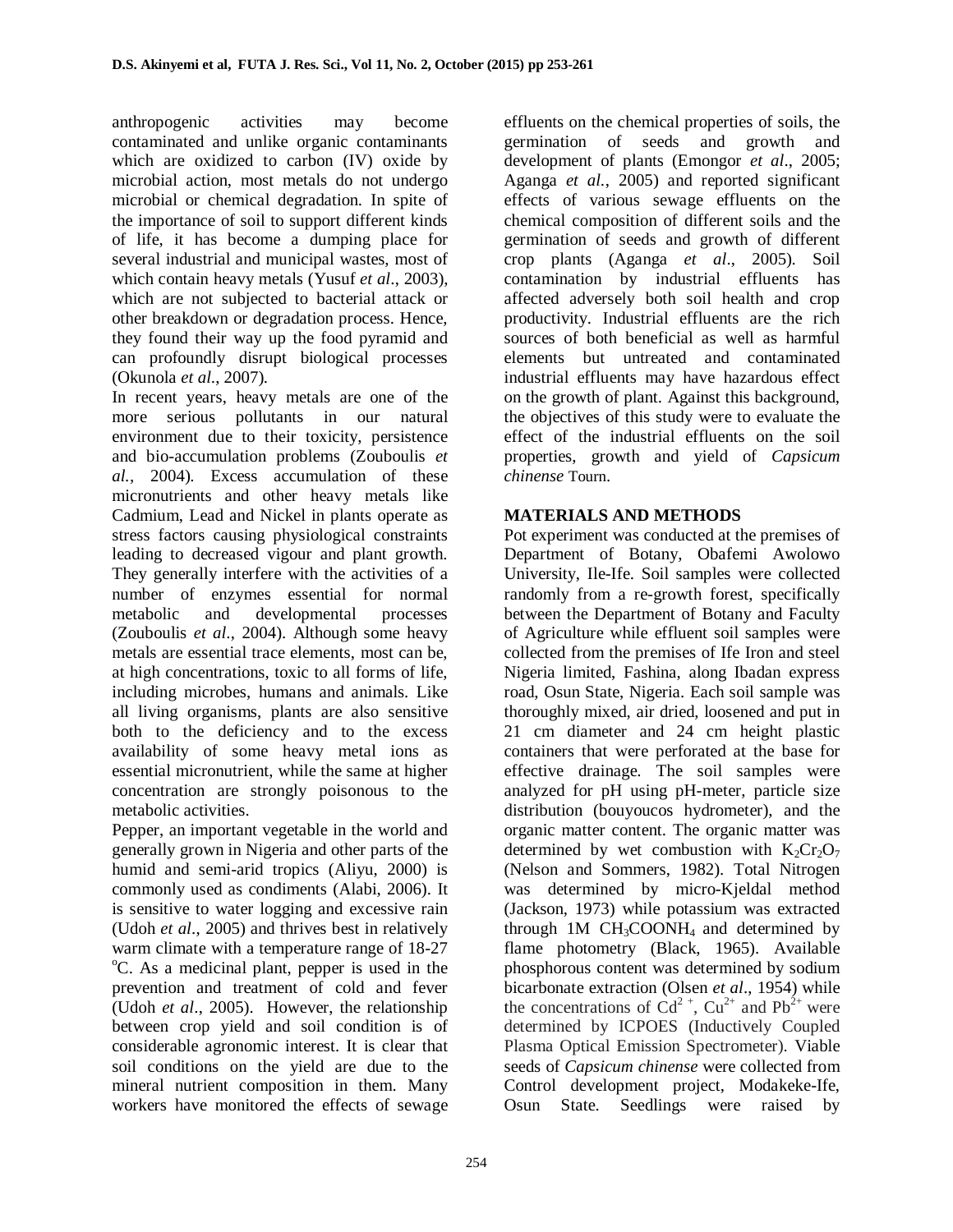broadcasting the seed of *Capsicum chinense* in a rectangular container filled with soil for the establishment of nursery bed. The bowls were perforated for effective drainage. After four weeks, the emerged seedlings of *Capsicum chinense* were transferred into perforated pots that have been filled with the soil samples at densities of 1,2,3,4, and 5. Each density had 5 replicates, for each soil samples. During the growing period, some growth parameters such as number of leaves, leaf length, leaf breadth, leaf area, shoot length were measured weekly. At harvest, plants were carefully harvested and dry matter yield (leaves, stems, fruits and roots) were measured after oven dried in a Gallenkamp oven at 80  $^{\circ}$ C for 72 hours. All results were subjected to analysis of variance (ANOVA). Significant means were separated by Duncan's multiple range test at 5 % probability level.

## **RESULTS**

#### **Soil properties**

The results of the chemical analysis of the two soil samples showed that the effluent discharged soil had higher organic carbon contents when compared with the uncontaminated soil, the particle size distribution of the samples showed that effluent discharged soil had greater percentage of clay and silt contents compared to the control soil, while the control soil had a

greater percentage of sand particles. The amount nitrogen and available phosphorus were higher in effluent discharged soil when compared with the control soil. The result also shows that the concentration of copper, cadmium and lead were higher in effluent discharged soil. (Table 1).

#### **Growth characteristics**

 Seedlings of *C. chinense* grown on uncontaminated soil had larger leaf area and taller plants when compared to seedlings of *C. chinense* grown on effluent discharged soil. It was observed that the seedlings of *C. chinense* in effluent discharged soil began to flower some weeks earlier than the control soil. Throughout the growth period, the number of leaves, leaf area and plant height of *C. chinense* in each soil sample increased gradually in respect to the number of weeks (Fig  $1a - 3b$ ). The analysis of variance showed that the number of weeks and soil condition had significant effect on the growth parameter that were measured.

At harvest, the numbers of fruits in effluent discharged soil were more than the fruits in the control soil (Fig 4). The total number of leaves in control soil were higher than that of the effluent discharged soil, also as density increases, total number of leaves increased (Table 2). *C. chinense* plant grown on effluent discharge soil had the highest mean leaf, stem, root fruit dry weight (Table 2).

**Table 1: The chemical analysis of effluent discharged soil and Control soil**

| Soil           | pН   | 0.C              | $\mathbf{P}$                     | K            |                  | Sand Clay Silt |             | $\mathbf N$ | $Cu2+$            | $\mathbf{P} \mathbf{h}^{2+}$ | $Cd^{2+}$ |
|----------------|------|------------------|----------------------------------|--------------|------------------|----------------|-------------|-------------|-------------------|------------------------------|-----------|
| type           |      |                  | $(H_2O)$ Mg/kg $(Mg/kg)$ Cmol/kg |              |                  |                |             |             | $Mg/kg$ $(Mg/kg)$ | (Mg/kg)                      | (Mg/kg)   |
| <b>EDS</b>     | 7.6a | 2.9a             |                                  | 17.81a 19.5a | 7.5a 11.5a 13.5a |                |             | 0.92a       | 10.3a             | 22.82a                       | 2.49a     |
| <b>Control</b> | 7.6a | 0.6 <sub>b</sub> | 7.12 <sub>b</sub>                | 5.15b        | 8.1a             |                | 17.5a 12.0a | 0.67a       | 10.17a            | 21.19ab                      | 2.47b     |

\*Means within the same column and with the same letter are not significantly different at 5 % ( $p\leq 0.05$ )

**EDS:** Effluent Discharge Soil.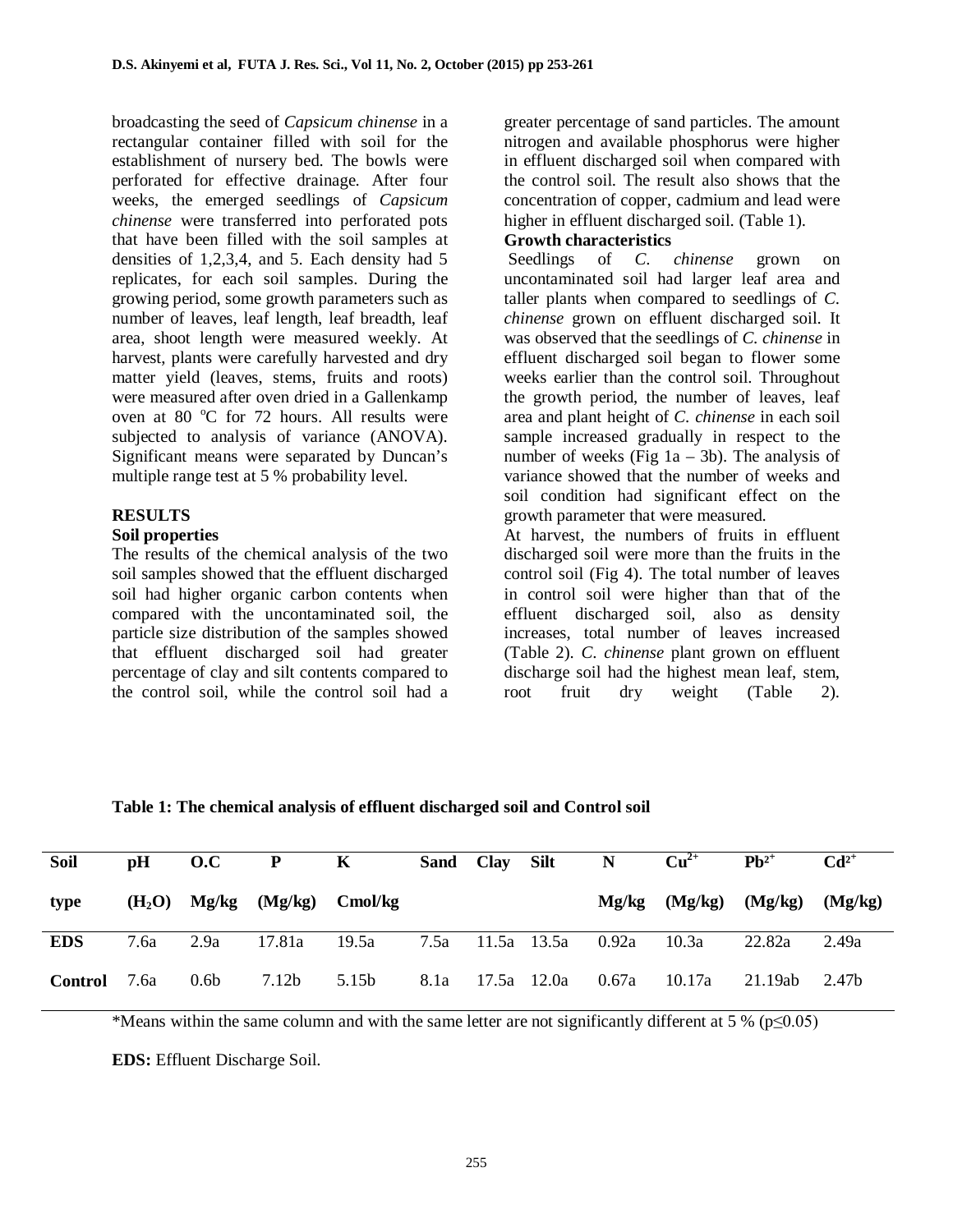

**Fig1a: Number of leaves of** *C. chinense* **during the growing period (Control).**



**Fig1b: Number of leaves of** *C. chinense* **during the growing period (Effluent Discharged Soil).**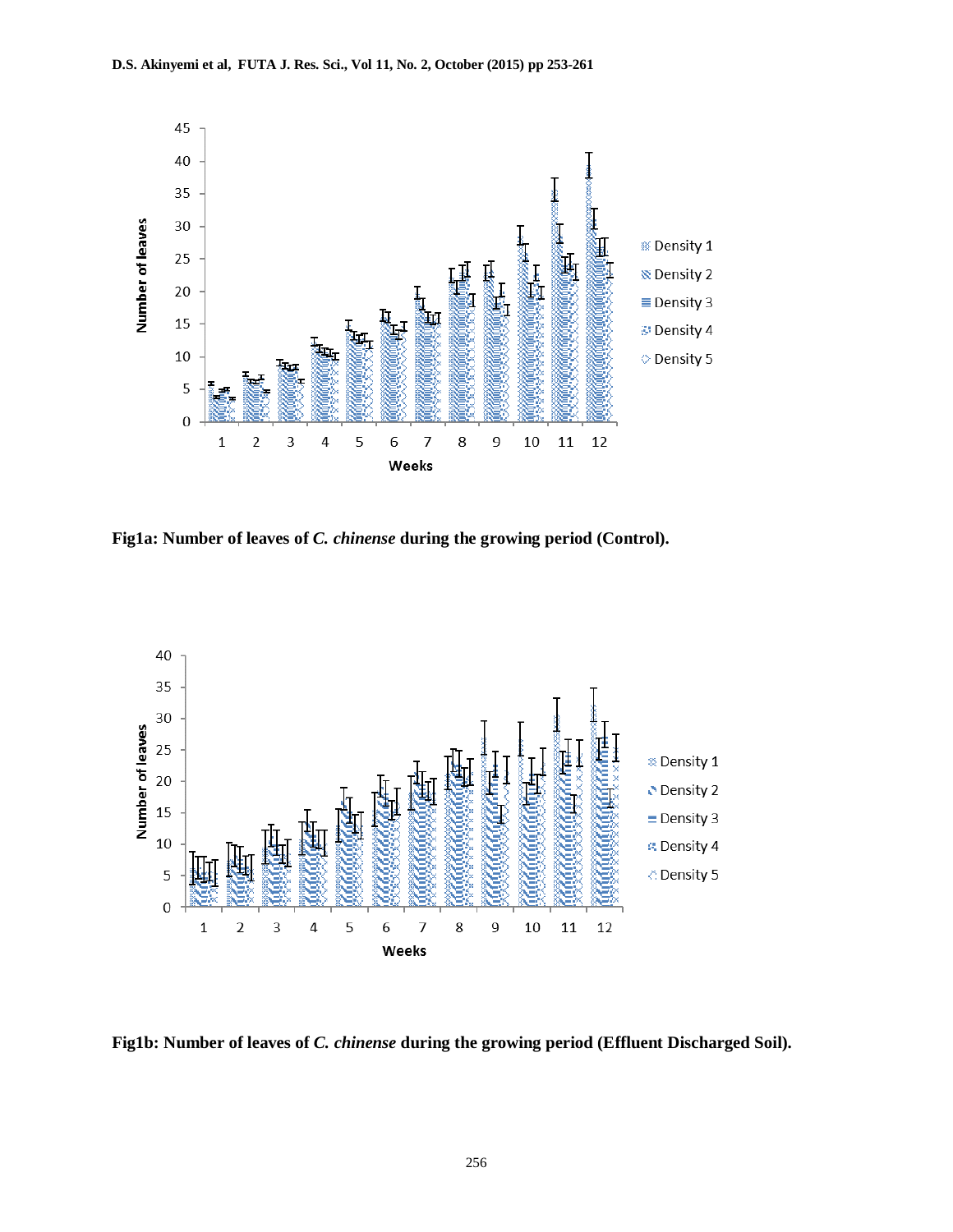

**Fig 2a: Leaves area of** *C. chinense* **during the growing period (Control).**



**Fig 2b: Leaves area of** *C. chinense* **during the growing period (Effluent Discharged Soil).**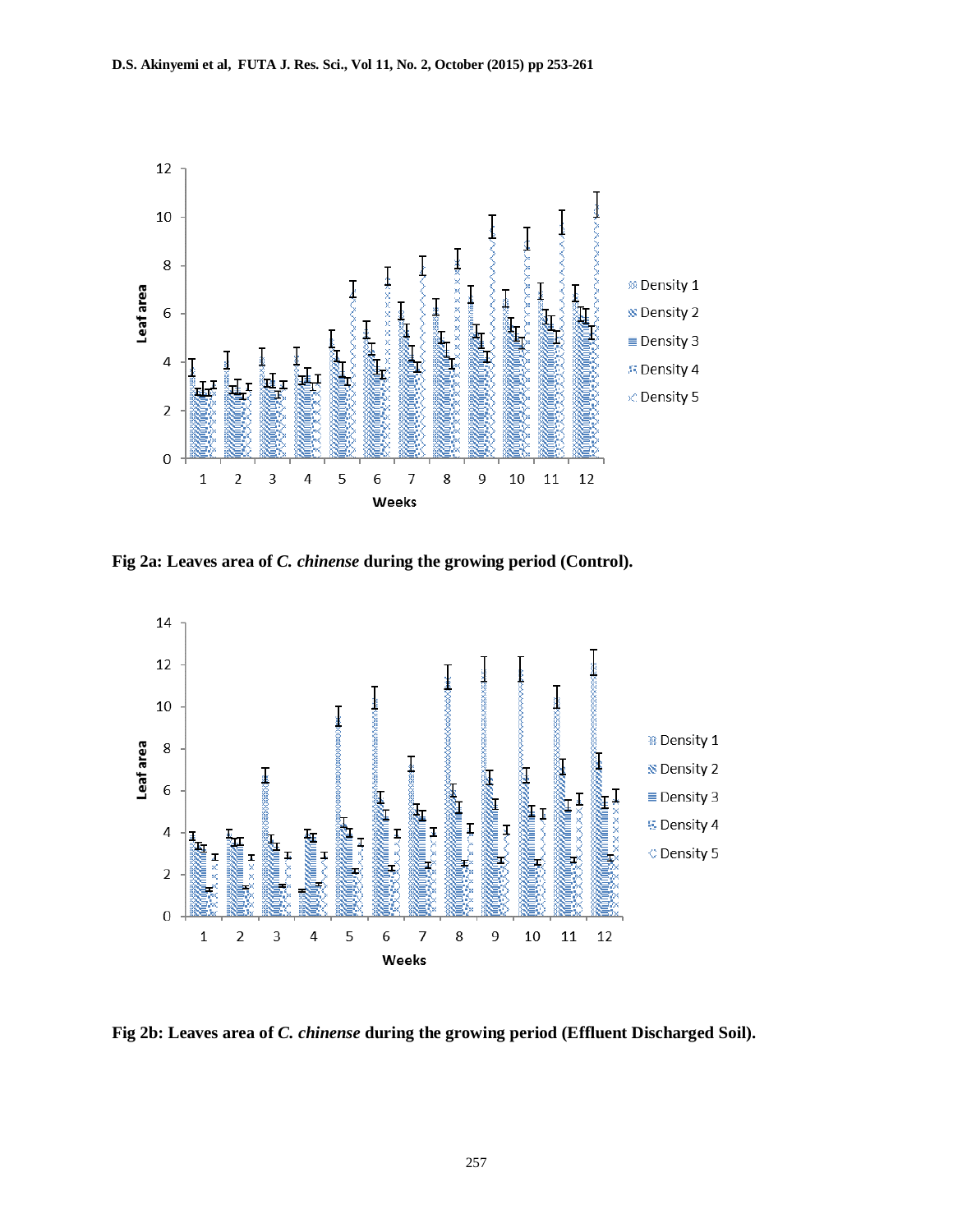

**Fig 3a: Shoot height of** *C. chinense* **during the growing period (Control).**



**Fig 3b: Shoot height of** *C. chinense* **during the growing period (Effluent Discharged Soil).**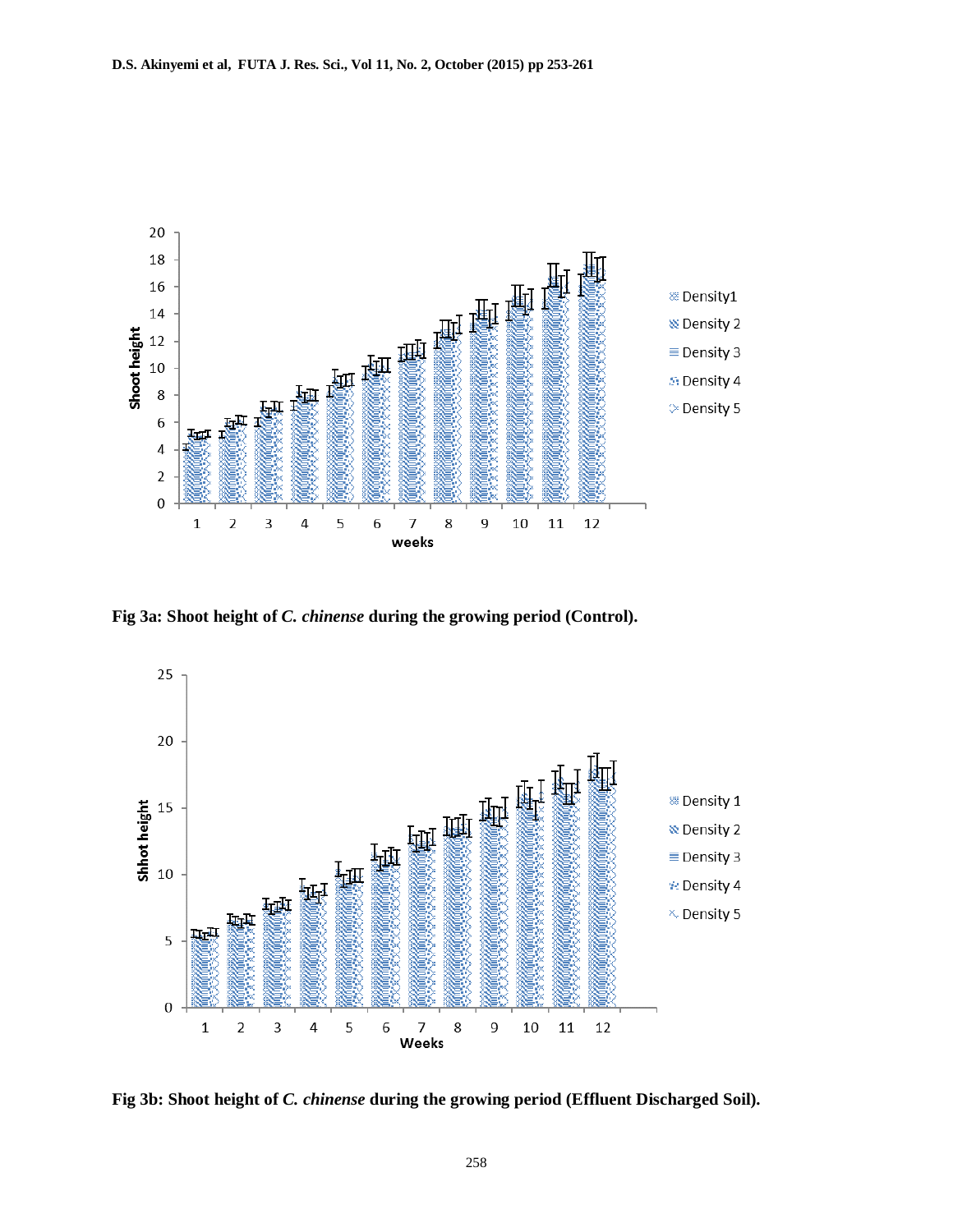

**Fig.4: Number of fruits at harvest**

| Table 2: Some growth characteristic and yield of <i>Capsicum chinense</i> grown under different soil |  |  |  |  |  |
|------------------------------------------------------------------------------------------------------|--|--|--|--|--|
| condition at harvest                                                                                 |  |  |  |  |  |

| Soil type      | <b>Stem dry wt</b> | Root dry wt | No of fruits | Leaf number | Leaf dry wt |
|----------------|--------------------|-------------|--------------|-------------|-------------|
| <b>EDS</b>     | ).94a              | l.02a       | 2.20a        | 82.32a      | l .04a      |
| <b>Control</b> | ).85a              | ).89a       | .80a         | 76.80b      | 0.99a       |

\*Means within the same column and with the same letter are not significantly different at 5% (p≤0.05) **EDS:** Effluent Discharge Soil.

| Table 3. Threshold limit of cadmium and lead |               |  |                                        |                                 |  |  |  |
|----------------------------------------------|---------------|--|----------------------------------------|---------------------------------|--|--|--|
| <b>Heavy metals</b> Stipulated               |               |  | concentration Stipulated Concentration | <b>Stipulated</b>               |  |  |  |
|                                              | Denmark (ppm) |  | $WHO$ (ppm)                            | <b>Concentration FEPA (ppm)</b> |  |  |  |
| Cadmium                                      |               |  | 10                                     | $3-6$                           |  |  |  |
| Lead                                         | 40            |  | 70                                     | 250-500                         |  |  |  |

Culled from FEPA and Cited by Ezigbo 2011.

#### **DISCUSSION**

This study evaluate the response of the growth characteristics of *Capsicum chinense* to soil condition. The observed higher plant height in *C. chinense* when grown in effluent discharged soil is in line with the report of Ajmal and Khan (1984), who observed increased plant height in kidney beans (*Phaseolus vulgaris*) and pear millet (*Pennisetum glaucum*) in dairy effluent discharged soil. The higher shoot biomass

recorded in effluent discharged soil when compared with control soil may be due to an increase in soil nutrients. in the soil which was caused by the release of industrial effluent into the environment. Dhanam, (2009) reported that effluent contains plant nutrients and trace elements, which are essential for plant growth. Yoon *et al.*, (2006) report similar trend in their study on rice and concluded that rice grown on effluent soil supplied the nutrient needs of the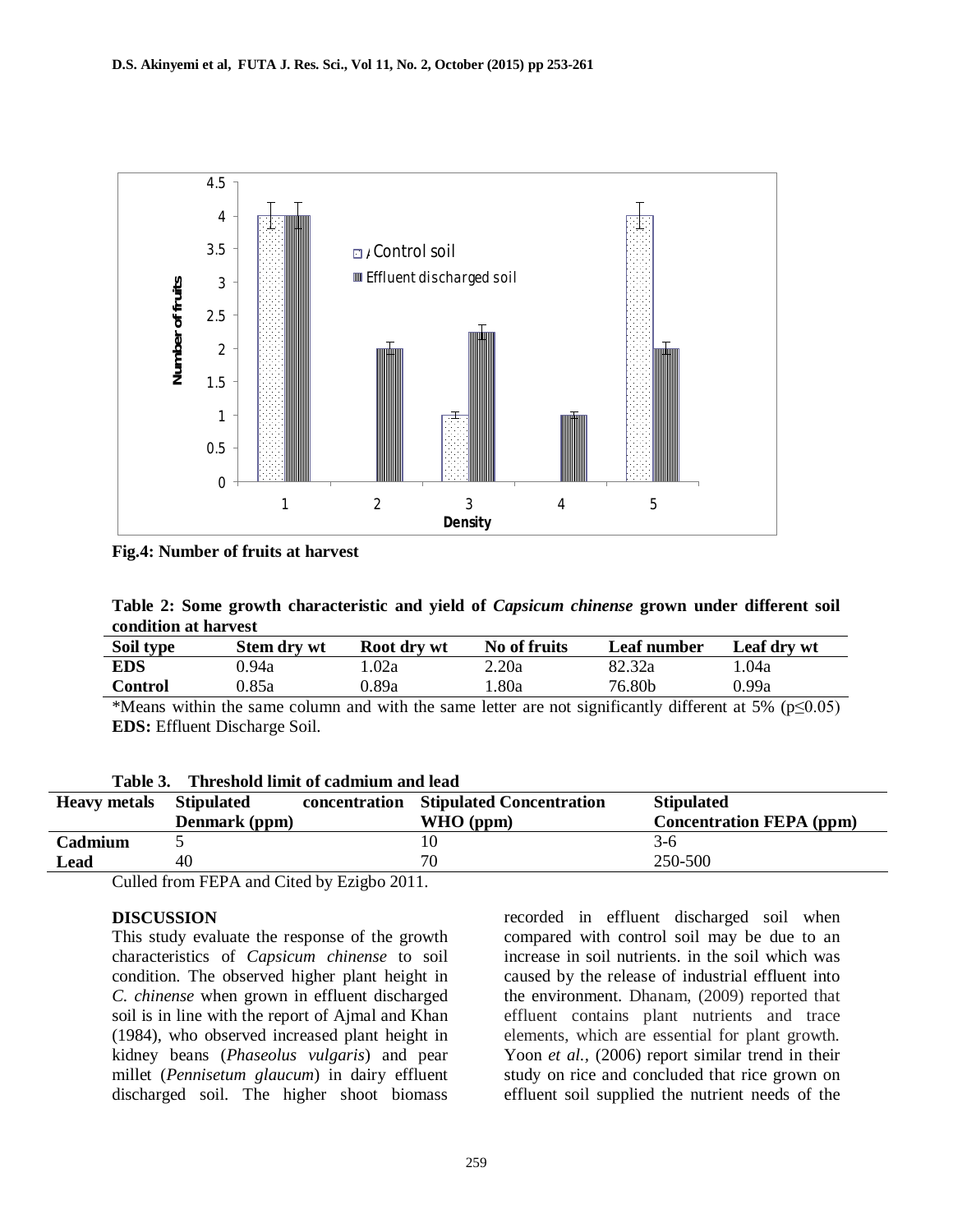plants. Kulvinder *et al.*, (1990) reported an increase in seedling height of three varieties of rice when grown on sugar industry effluent soil.

The data obtained for the shoot dry weight showed that seedlings grown on effluent discharged soil has higher mass than the seedlings grown on control soil. This agree with the submission of Alizadeh *et al*. (2001) who reported that irrigation with sewage significantly increased plant height and stem dry weight in corn. It was also in consonance with the findings of Ammar *et al.* (1999) who concluded that industrial effluent had positive effect on plant stem girth.

The higher number of fruits and fruit dry weight of *C. chinense* grown on effluent discharged soil when compared with *C. chinense* grown on control soil might be due to the increase in soil nutrients. This is in line with the works of Zou *et al.* (2006), who reported yield increases in crops grown on fermented waste water soil. The root dry weight showed that *Capsicum chinense* grown on effluent discharged soil had higher weight than the *Capsicum chinense* grown on control soil. This observation is in accordance with the work of Augusthy and Sherin (2001) who indicated that length of root system and number of lateral roots of *Vigna radiata* increased by low concentration of industrial effluent. Nawaz *et al*., (2006) also discovered that textile mill effluents supported the root growth which ultimately leads to an increase in root dry weight of *Cicer arientum.* The higher leaf dry weight observed in *Capsicum chinense* grown on effluent soil is in accordance with the work of Hussain *et al*., (2010) who reported that leaf fresh and dry weight increased with increasing concentration of tannery effluent on two cultivars of Sun flower. The higher petiole length recorded in *C. chinense* grown on effluent discharged soil when compared with *C. chinense* grown on Control soil may be attributed to availability of essential nutrients in effluent discharged soil than in the Control soil.

The result of soil chemical analysis indicated that the concentration of lead, cadmium and copper were higher in effluent discharged soil when compared with control soil. However, comparing the concentration of these heavy metals with the threshold concentration value released by FEPA and quoted by Ezigbo (2011),

it can be concluded that the concentration of lead, copper and cadmium that were found in both the effluent discharge and Control soils are below the threshold limits of FEPA and WHO. Moreso, the observed concentrations of lead, cadmium, copper, potassium, nitrogen and phosphorus in effluent discharged soil is similar to those reported by Ohue (2007) and Augusthy and Mani (2001) who obtained high amounts of these elements in effluent discharged soil.

## **CONCLUSION**

This study showed that *C. chinense* grown on soil affected by industrial effluent produced better growth characteristics and crop yield when compared with control soil. It also improve the soil properties by increasing the organic matter content of the soil and other nutrient required for plant growth.

## **REFERENCES**

**Abdel-Shafy, H.I. and Abdel-Basir, S.E.** (1991). Chemical treatment of industrial waste. Journal of Environmental Management and Health  $2(3)$ :  $19 - 23$ .

**Aganga, A. A., Machacha, S., Sebolai, B., Thema, T. and Marotsi, B. B.** (2005). Minerals in Soils and Forages Irrigated with Secondary Treated Water in Sebele, Botswana. Journal of Applied Science (5):155-161.

**Ajmal, M., Khan, M. A. and Nomani, A. A.** (1984). Effects of industrial dairy effluent on soil and crop plants. Journal of Environmental Pollution 33: 97-106.

**Alabi D. A. (2006)**. Effect of fertilizer phosphorus and poultry droppings treatments on growth and nutrient components of pepper (*Capsicum annum* L.). African Journal of Biotechnology 5(8): 671-677.

**Aliyu L. (2000)**. The effect of organic and mineral fertilizer on growth yield and composition of pepper (*Capsicum annum* L.). Journal of Biological, Agriculture and Horticulture 18: 29-36.

**Ammar, E., Ben-Rouina B., Metzidakis, I.T. and Voyiatzis D.G.** (1999). Potential Horticulturalization of Olive oil processing waste water. Proceedings of the  $3<sup>rd</sup>$  International Symposium on oil growing Sept 22-26 Chania Crete, Greece pp741-744.

**Augusthy, P.O. and Mani A.S.** (2001). Effect of rubber factory effluent on seed germination